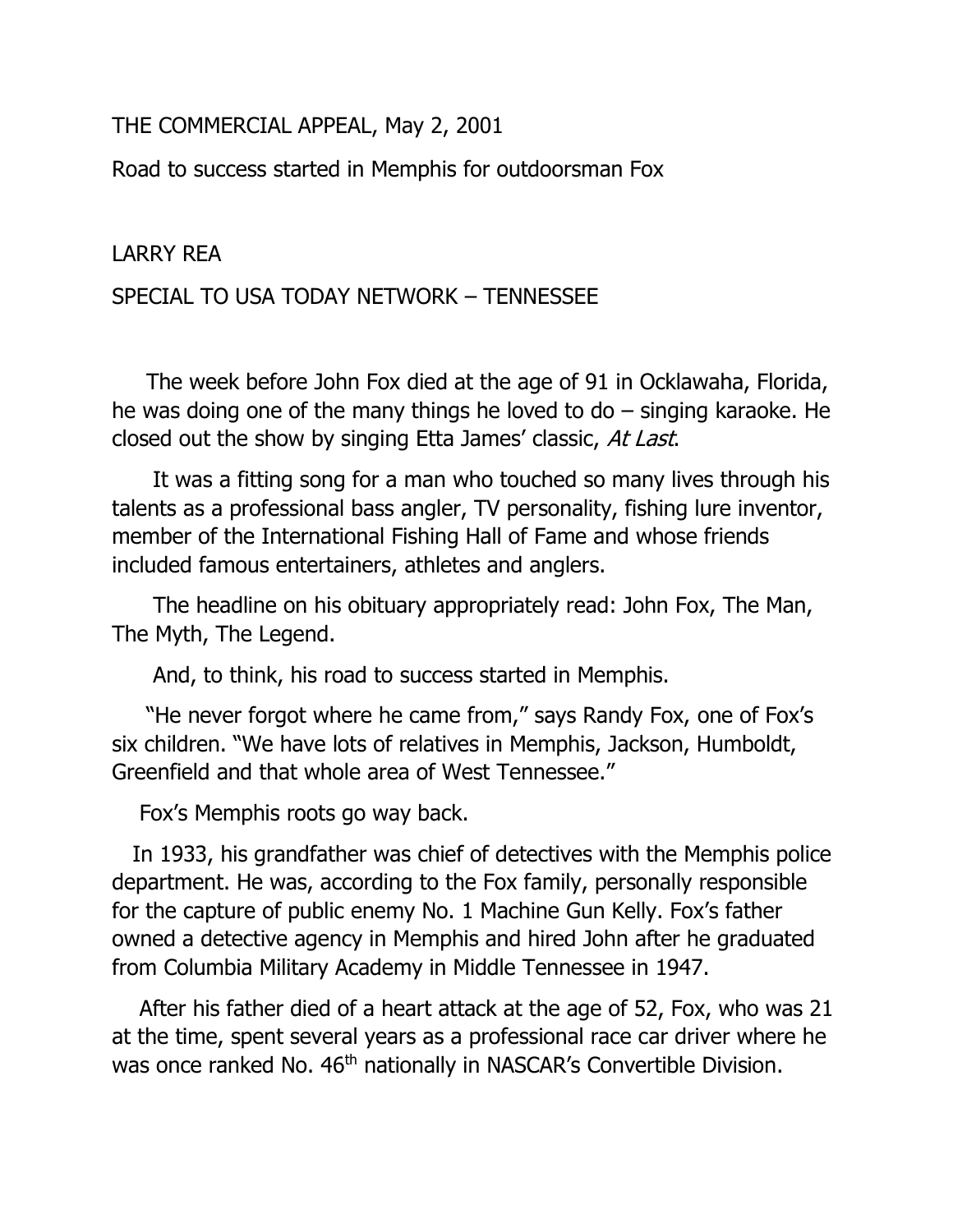That's right, NASCAR had a convertible division and Fox raced on the famed sand of Daytona Beach.

 In the late 1950s Fox became a saltwater fishing guide in Pensacola, Florida, which eventually led to a career as a professional bass fisherman and entrepreneur that lasted until his death.

 In Fox's honor, not long after his death, more than 150 attended a celebration of his life at Breezy Knoll Farm in Belleview, Fla., where his family showcased memorabilia from Fox's long, eventful and colorful career.

 "An exhibit at The Metropolitan Museum could not have been more impressive," one family member says in Fox's obituary. "There were awards, plaques, trophies, monogramed shirts and jackets, slide shows, films along with personal photos of him, his family and famous movie stars, pro athletes, TV celebrities, musicians and recording artists."

 In other words, it was a big show from a big career that saw Fox hobnob with people such as NFL stars Walter Peyton and Willie Gault; entertainers Cory Wells of 3 Dog Night and Elvis Presley and bass fishing legends Roland Martin, Jimmy Houston and Bill Dance.

 Dance, who lives in a Memphis suburb, talked about Fox in a phone interview while on location for one of his saltwater TV shows, saying: "He was one of a kind. I've got a lot of memories of John. I remember one time I came into a restaurant in Heber Springs, Ark., and there was John standing on a table singing, I think, God Bless America."

That's the way Fox's children remember him, too.

 "When we were growing up, I was the only one of the six children that was passionate about the outdoors," says son Bill, who along with his brother Randy lived across the street from their dad. "He literally had to slip out of the house and not let me know that he was going hunting or fishing."

 One of the family's favorite memories of their dad was when they were living in Lufkin, Texas. Their home had a pool, but it wasn't necessary a pool to swim in, according to Bill.